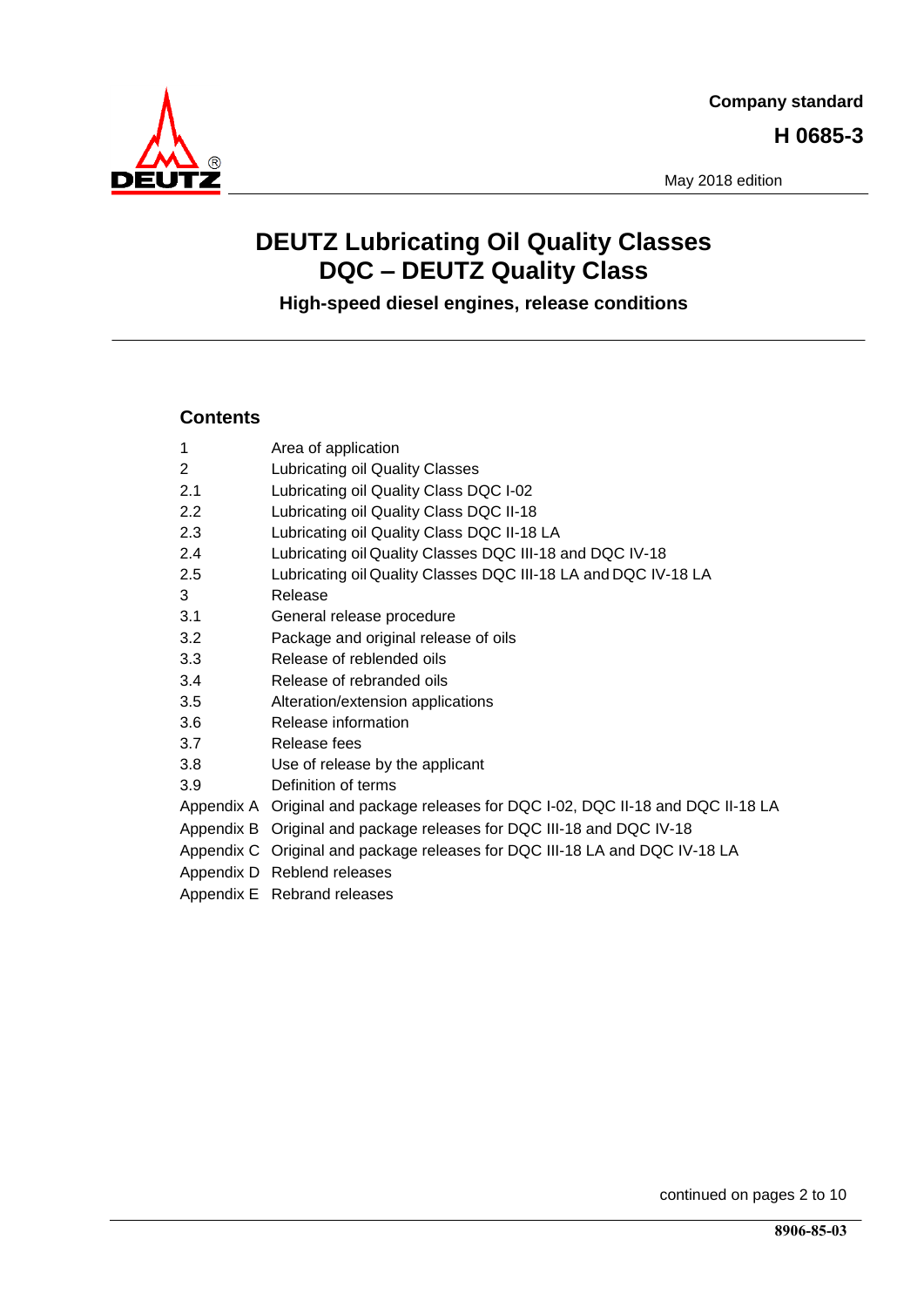Page 2, 8906-85-03

# <span id="page-1-0"></span>**1 Area of application**

This Company Standard sets out the conditions for lubricating oil suppliers for engine oils and additives to be used with high-speed DEUTZ diesel engines. It includes specifications regarding DEUTZ lubricating oil Quality Classes (DQC) as well as the requirements and release procedures.

DEUTZ is the sole owner of the DQC trademark, which is protected by the German Department for Patents and Brand Names under file number 304 59 318. Furthermore, trademarks are protected in all countries of the European Union, in the USA, Canada and in China. Releases under this company standard are restricted to the non-exclusive right to use the trademark for marking these lubricating oils as per this Company Standard within the scope of marketing of released lubricating oils.

DEUTZ retains all rights and claims regarding the DQC trademark. DEUTZ alone has the right to dispose of the trademark and DEUTZ has the right to decide on the future of the DQC trademark.

The pilot sample testing and release is carried out on DEUTZ AG's premises by the "R&D – engine oils, fuels and chemical analysis" department.

# <span id="page-1-1"></span>**2 Lubricating oil Quality Classes**

The Technical Circular 0199-99-01217 and the operating instructions for the various engine series sets out the required lubricating oil qualities according to DQC for each engine type as well as according to engine output, operating conditions and exhaust gas after-treatment.

Below is a brief description of oil Quality Classes according to DQC and the engines for which they are suitable:

- DQC I-02 Minimum oil quality, some shorter oil change intervals
- DQC II-18 Engine oil, usually used in engines with open crankcase ventilation
- DQC III-18 Standard quality, high performance diesel engine oils, for use in engines with closed crankcase ventilation and/or with high thermal loads
- DQC IV-18 Ultra high performance diesel engine oils for engines with the highest levels of output with closed crankcase ventilation and/or the highest thermal loads or very high requirements for piston cleanliness
- DQC II-18 LA **Low-ash** engine oil, usually used in engines with open crankcase ventilation
- DQC III-18 LA **Low-ash** high performance diesel and gas engine oils, standard quality, for use in engines with closed crankcase ventilation and/or with high thermal loads
- DQC IV-18 LA **Low-ash** ultra high performance diesel and gas engine oil for engines with the highest levels of output, with closed crankcase ventilation and/or the highest thermal loads or very high requirements for piston cleanliness (suitable for TTCD steel piston engines) and longer oil change intervals

Engine oils which are released according to higher DQC classes may also be used in the respective lower DQC classes.

Original or package releases according to the DQC classes DQC II-10, DQC III-10, DQC IV-10, DQC II-10 LA, DQC III-10 LA and DQC IV-10 LA can be newly registered up until 31.12.2018. From 01.01.2019 only original and package releases will be released according to the new specification, DQC X-18 (LA).

Original and package releases released up to now can be extended for the last time up to 31.12.2021, so that they expire on 31.12.2024 at the latest. Reblend and rebrand releases for oil formulations of the classes DQC X-10 (LA) from released original and package releases can be registered at any time and expire automatically 3 years after being registered, but on 31.12.2024 at the latest. A reblend or rebrand release can only be extended if there is an original or package release in the corresponding time frame (see A 1).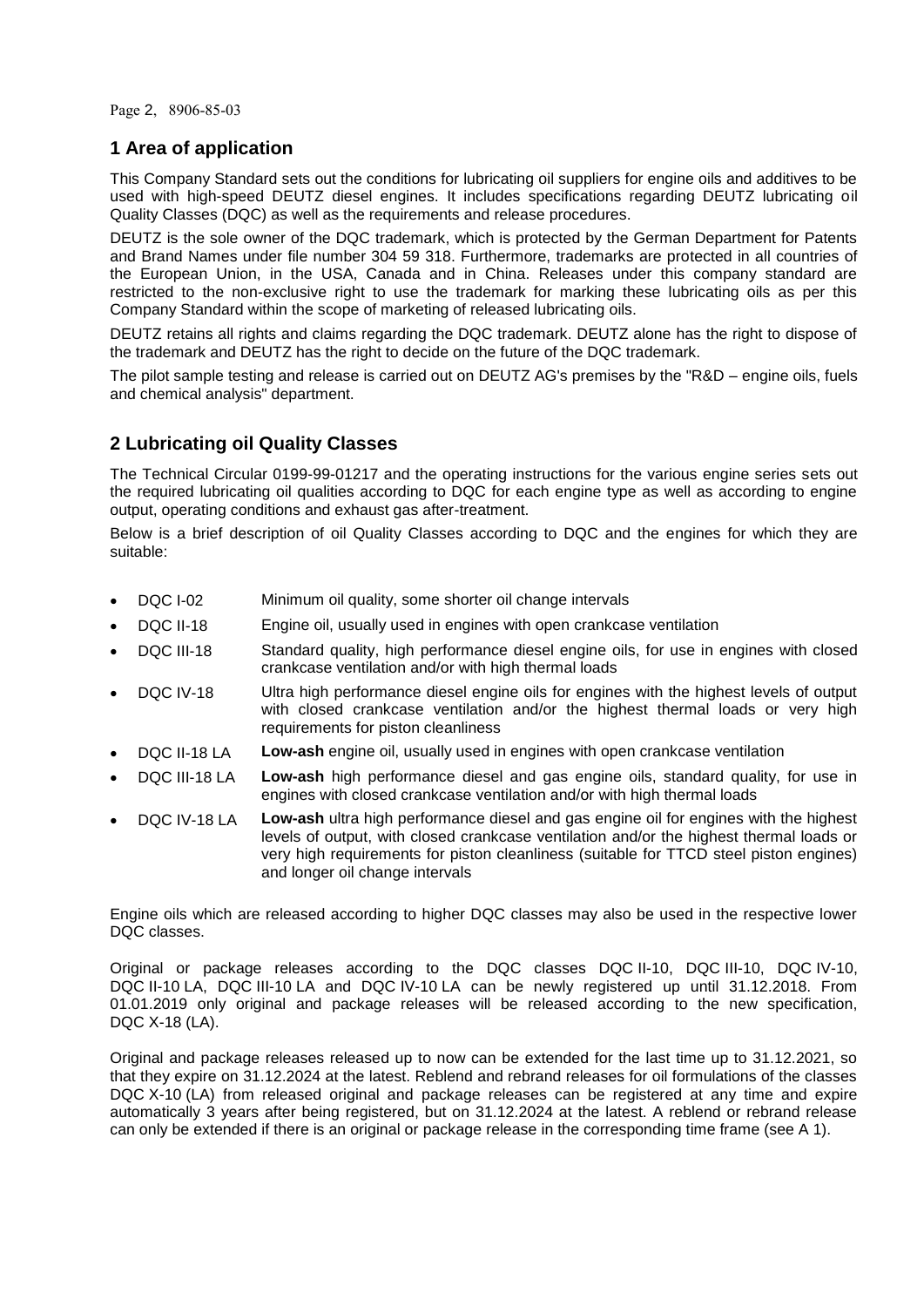#### Page 3, 8906-85-03



A 1 Transitional arrangement from DQC X-10 (LA) to DQC X-18 (LA)

The low-ash engine oils DQC II-18 LA, DQC III-18 LA, DQC IV-18 LA (based on ACEA E6, ACEA E9, ACEA E8, ACEA E11, API CJ-4, API CK-4 or JASO DH-2) are required for engines with diesel particle filters (DPF), SCR systems or diesel oxidation catalysts (DOC) and combinations of these exhaust after-treatment systems as well as for gas engines (e.g. LPG).

Due to the lower percentage of ash-forming additives, low-ash oils have a lower TBN (base number) than normal engine oils and therefore a lower potential for neutralising acidic components. These oils should therefore not be used when the sulphur content in the fuel is above 50 mg/kg.

However, low-ash lubricating oils may be used up to a sulphur content of 500 mg/kg if the base number (TBN) is ≥ 9 mg KOH/g. A corresponding note regarding suitable lubricating oils is published in the DEUTZ release list.

The DQC classes described above also apply to engines or devices that are operated in water conservation areas or that for other reasons have to use engine oil with increased biodegradability. The engine oil must fulfil the performance of the respective DQC class but in addition it must be proved that the biodegradability is > 60 % according to OECD 301B. In addition, the water hazard class WGK 1 and the minimum content of renewable raw materials of > 25 % according to EN 16807 must be complied with. Engine oils which have been released for use in water conservation areas are identified on the DQC release list with the addition of "biodegradable".

Engine oil properties must not alter during periods of normal storage and must be miscible in any ratio with other engine oils released by DEUTZ. No precipitation, layering or opacity may occur in these mixtures. The engine oils must be free of any solid particles and water.

Engine oils permitted under this standard must not contain any ingredients which are classified as **prohibited** or **undesirable** under VDA Guideline 232-101 respectively GADSL.

The designation and quantity of ingredients which have to be declared under VDA Guideline 232-101 respectively GADSL must be declared on a separate sheet during the release process.

At the same time, all current requirements for the REACH ordinance must be complied with.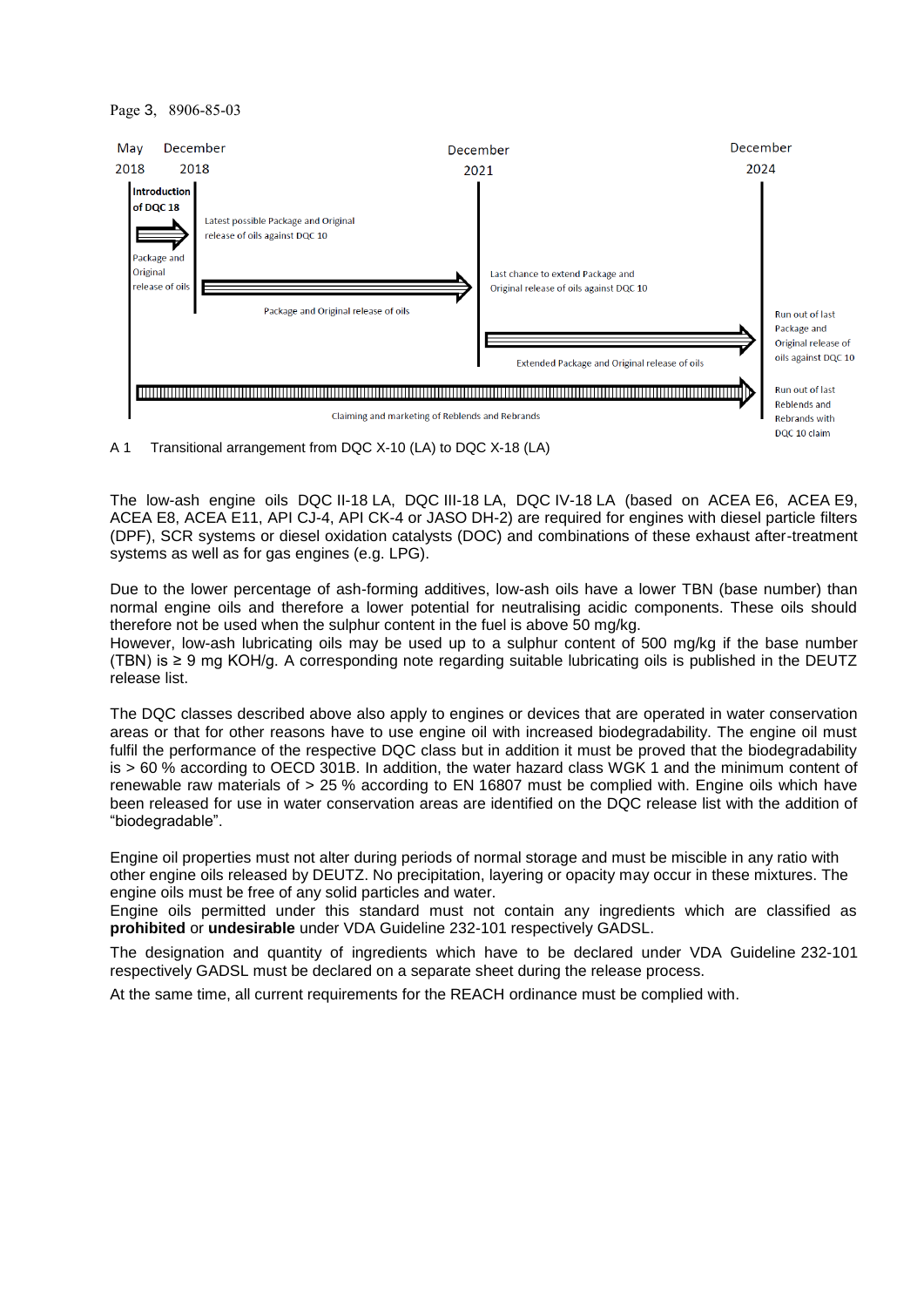Page 4, 8906-85-03

# <span id="page-3-0"></span>**2.1 Lubricating oil Quality Class DQC I-02**

Lubricating oils complying with DEUTZ lubricating oil Quality Class DQC I-02 may be released by DEUTZ when the following classification requirements are also complied with:

ACEA E2 or ACEA E3 or ACEA E5 or API CF or API CF-4 or API CG-4

Lubricating oils of the Quality Class DQC I-02 that comply with these ACEA or API classifications, may be used in DEUTZ engines without requiring a specific DEUTZ release.

Lubricating oils that have been tested in a DEUTZ release test and have been released by DEUTZ in writing may be listed in the data sheets or other publications by the lubricating oil manufacturers as complying with lubricating oil Quality Class DQC I-02. Such claims may not be used for oils which have not been released.

Viscosity classes may include one of the following SAE classes:

0W-30, 5W-30, 10W-30, 15W-30 0W-40, 5W-40, 10W-40, 15W-40 15W-50, 20W-50

(Choice of viscosity class dependent on ambient temperatures)

Single-grade oils are also permissible for DQC I-02 in terms of the TR 0199-99-01217 specifications.

# <span id="page-3-1"></span>**2.2 Lubricating oil Quality Class DQC II-18**

Lubricating oils complying with DEUTZ lubricating oil Quality Class DQC II-18 may be released by DEUTZ when the following classification requirements are also complied with:

ACEA E4 or ACEA E7 or API CH-4 or API CI-4 or CI-4 Plus or DHD-1 or JASO DH-1

Lubricating oil of the Quality Class DQC II-18 which complies with these ACEA or API classifications may be used in DEUTZ engines without requiring a specific DEUTZ release.

Lubricating oils that have been tested in a DEUTZ release test and have been released by DEUTZ in writing may be listed in the data sheets or other publications by the lubricating oil manufacturers as complying with lubricating oil Quality Class DQC II-18. Such claims may not be used for oils which have not been released.

Viscosity classes may include one of the following SAE classes:

0W-30, 5W-30, 10W-30, 15W-30 0W-40, 5W-40, 10W-40, 15W-40 15W-50, 20W-50

(Choice of viscosity class dependent on ambient temperatures)

Single grade oils are also permissible for DQC II-18 in terms of the TR 0199-99-01217 specifications.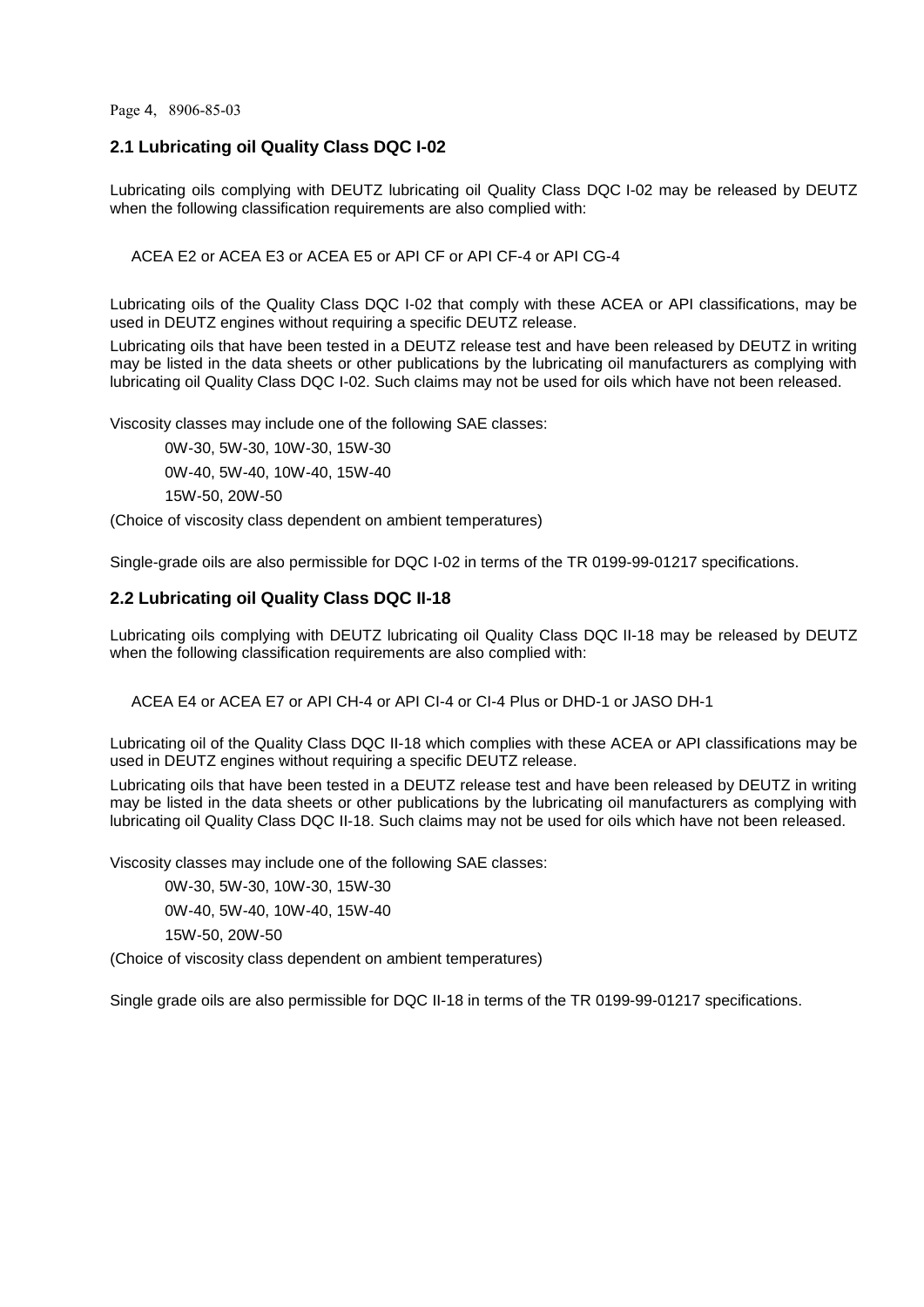Page 5, 8906-85-03

# <span id="page-4-0"></span>**2.3 Lubricating oil Quality Class DQC II-18 LA**

Lubricating oils complying with DEUTZ lubricating oil Quality Class DQC II-18 LA may be released by DEUTZ when the following classification requirements are complied with:

ACEA E6 or ACEA E9 or ACEA E8 or ACEA E11 or API CJ-4 or API CK-4 or JASO DH-2

Lubricating oils of the Quality Class DQC II-18 LA that comply with these ACEA or API classifications may be used in DEUTZ engines without requiring a specific DEUTZ release.

Lubricating oils that have been tested in a DEUTZ release test and have been released by DEUTZ in writing may be listed in the data sheets or other publications by the lubricating oil manufacturers as complying with lubricating oil Quality Class DQC II-18 LA. Such claims may not be used for oils which have not been released.

Viscosity classes may include one of the following SAE classes:

0W-30, 5W-30, 10W-30, 15W-30 0W-40, 5W-40, 10W-40, 15W-40 15W-50, 20W-50

(Choice of viscosity class dependent on ambient temperatures)

# <span id="page-4-1"></span>**2.4 Lubricating oil Quality Classes DQC III-18 and DQC IV-18**

Lubricating oils complying with DEUTZ Quality Class DQC III-18 and DQC IV-18 may be released by DEUTZ when the relevant release requirements have been fulfilled.

The additional requirements for DQC III-18 and DQC IV-18 oils are listed in Appendix B. The requirements, some of which are higher than those of current ACEA guidelines, have been defined with regard to low turbocharger pollution when using closed crankcase ventilation and improved oxidation stability under high thermal lubricating oil load.

Viscosity classes may include one of the following SAE classes:

0W-30, 5W-30, 10W-30

0W-40, 5W-40, 10W-40

(Choice of viscosity class dependent on ambient temperatures)

For DQC III-18 the SAE classes 15W-30 and 15W-40 will also be accepted if the specified limit values are undershot.

# <span id="page-4-2"></span>**2.5 Lubricating oil Quality Classes DQC III-18 LA and DQC IV-18 LA**

Lubricating oils complying to DEUTZ Quality Class DQC III-18 LA and DQC IV-18 LA may be released by DEUTZ when the relevant release requirements have been fulfilled.

The requirements for DQC III-18 LA and DQC IV-18 LA oils are listed in Appendix C. The requirements, some of which are higher than those of current ACEA guidelines, have been defined with regard to low turbocharger pollution when using closed crankcase ventilation and improved oxidation stability under high thermal lubricating oil load.

Viscosity classes may include one of the following SAE classes:

0W-30, 5W-30, 10W-30

0W-40, 5W-40, 10W-40

(Choice of viscosity class dependent on ambient temperatures)

For DQC III-18 LA the SAE classes 15W-30 and 15W-40 are also accepted if the specified limit values are undershot.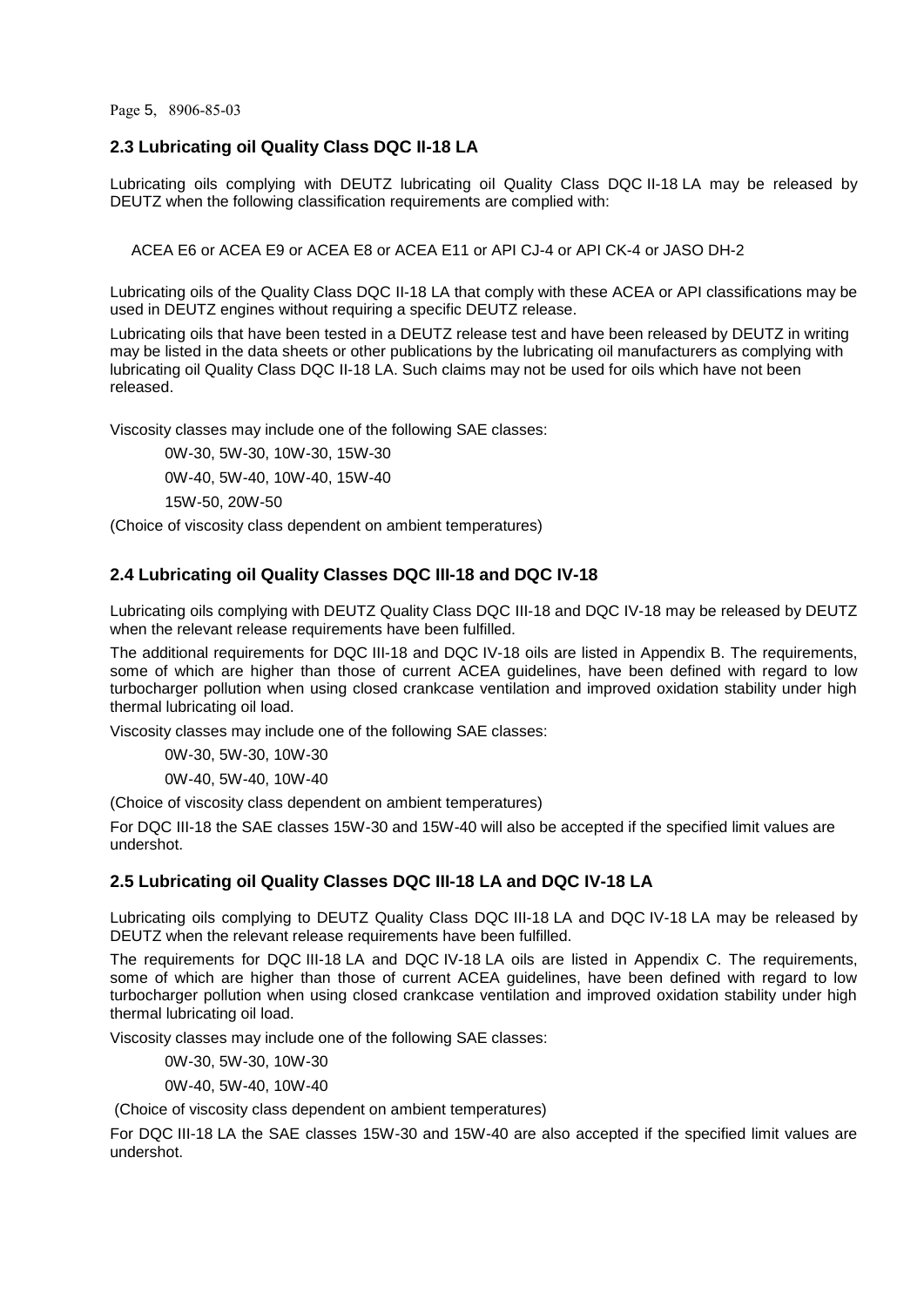Page 6, 8906-85-03

# **3 Release**

# <span id="page-5-0"></span>**3.1 General release procedure**

Required action from the applicant:

- Completing the form with manufacturer's details as set out in Appendix A for DQC I-02, DQC II-18 or DQC II-18 LA, as set out in Appendix B for DQC III-18 or DQC IV-18, as set out in Appendix C for DQC III-18 LA or DQC IV-18 LA, Appendix D for rebrand releases or Appendix E for reblend releases.
- If a different method of measurement from that given in the template is used for a certain measured value, this must be entered in the relevant field and marked in red.
- Test bench results from CEC and ASTM test methods are only recognized if they have accreditation according to ISO/IEC 17025 or from the ASTM Test Monitoring Center and proof of regular successful participation in round-robin tests can be provided. Only independent test laboratories are permitted (e.g. APL Automobil-Prüftechnik Landau GmbH, ISP Salzbergen GmbH & Co. KG, Southwest Research Institute, Intertek Group plc).
- Results of laboratory tests are recognized if the testing laboratory has ISO/IEC 17025 accreditation and has participated successfully in inter-laboratory tests. The relevant certifications are to be provided if required.
- Only test results from the following test laboratories are accepted for the deposit test according to DIN 51535:

| APL Automobil-Prüftechnik Landau GmbH | ISP Salzbergen GmbH & Co. KG |
|---------------------------------------|------------------------------|
| Am Hölzel 11                          | Neuenkirchener Straße 7      |
| D-76829 Landau, Germany               | D-48499 Salzbergen, Germany  |

- Copies of the original test reports (engine and laboratory tests) are to be provided for the initial release and for commercial product releases.
- Submission of the lubricating oil data sheet (not for commercial product releases).
- Submission of the safety data sheet (not for commercial product releases).
- Submission of the DEUTZ support letter (only for reblend and rebrand releases, see specifications on the next page).
- Infrared spectrum of the lubricating oil (only for DQC III-18 or DQC IV-18 or DQC III-18 LA or DQC IV-18 LA).
- Submission of a lubricating oil sample (1 litre), supplied in HDPE bottles.
- Written order with all important commercial details (order number, bank details, billing address etc.).
- Submission of the completed and signed form to the DEUTZ accounting department, which was previously sent by DEUTZ (only for new customers or in the event of a change of company address (name, address, transfer, etc.), which must be communicated to DEUTZ AG in advance).

With his signature the applicant confirms that all the results and data given in the application are correct, that the conditions described in this Company Standard are accepted and the applicant undertakes to observe the conditions. If the applicant is guilty of providing incorrect results and data and DEUTZ grants a release for an original, reblended or rebranded oil according to this Company Standard and engine damage is incurred as a result of the oil quality, the applicant is obliged to compensate DEUTZ's losses in case of such damage and to release them from third party claims. If the applicant is guilty of violating the conditions of this Company Standard and DEUTZ incurs damage as a result, the applicant is obliged to compensate DEUTZ for such damages and to release them from claims by third parties.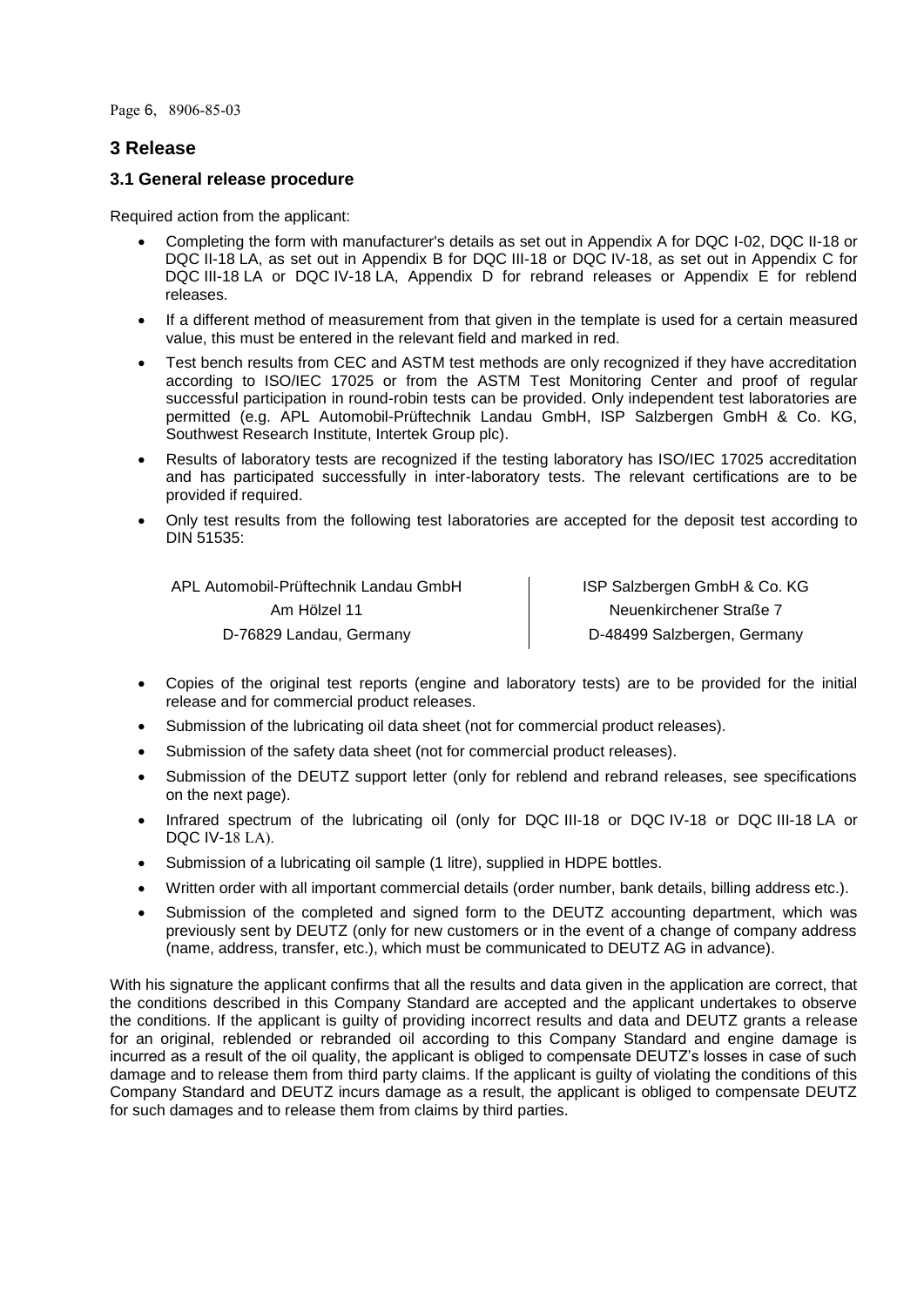Page 7, 8906-85-03

The applicant will normally only market one product which has been tested and released by DEUTZ worldwide under one brand name. The oil code will indicate clearly the identity of the engine oil here. In exceptional cases, the applicant may market different formulations in different countries under the same product designation with different oil codes, provided DEUTZ has tested and released each formulation. In this case the applicant undertakes to sell only one product with this formulation in each country.

The applicant undertakes not to make any recommendations concerning use in DEUTZ engines (e.g. with regard to oil change intervals, viscosity classes etc.) if these do not comply with the specifications made by DEUTZ.

Sample template DEUTZ support letter for reblend approvals (to be submitted by additive manufacturers (for reblends) or oil manufacturers (for rebrands) to DEUTZ AG).

For a rebrand release, the oil manufacturer and its oil code must be indicated in the template instead of the additive manufacturer and the oil code of the additive manufacturer.

> Address of the additive or oil manufacturer Including contact person

> > Date

DEUTZ AG Mr Winkler / Ms Leyendecker R&D – Laboratory Analysis Ottostraße 1 D-51149 Cologne, Germany Phone: +49 (0)221 / 822 - 4590 / - 4539 Fax: +49 (0)221 / 822 - 15 - 4590 Email: winkler.m@deutz.com

### **DEUTZ support letter**

This is to confirm that "NAME OF THE ADDITIVE OR OIL MANUFACTURER" fully supports the DEUTZ approval application for the product listed below:

| Applicant's<br>name | Applicant's<br>brand name | Oil code of the<br>manufacturer | SAE vis<br>grade | <b>DEUTZ</b><br>performance<br>level | <b>DEUTZ</b><br>approval<br>type |
|---------------------|---------------------------|---------------------------------|------------------|--------------------------------------|----------------------------------|
|                     |                           |                                 |                  |                                      |                                  |

"NAME OF THE APPLICANT" is responsible for supplying of a sample and the payment of the release fees if applicable.

Contact details: Applicant address Including contact person

Signature of the representative of the additive or oil manufacturer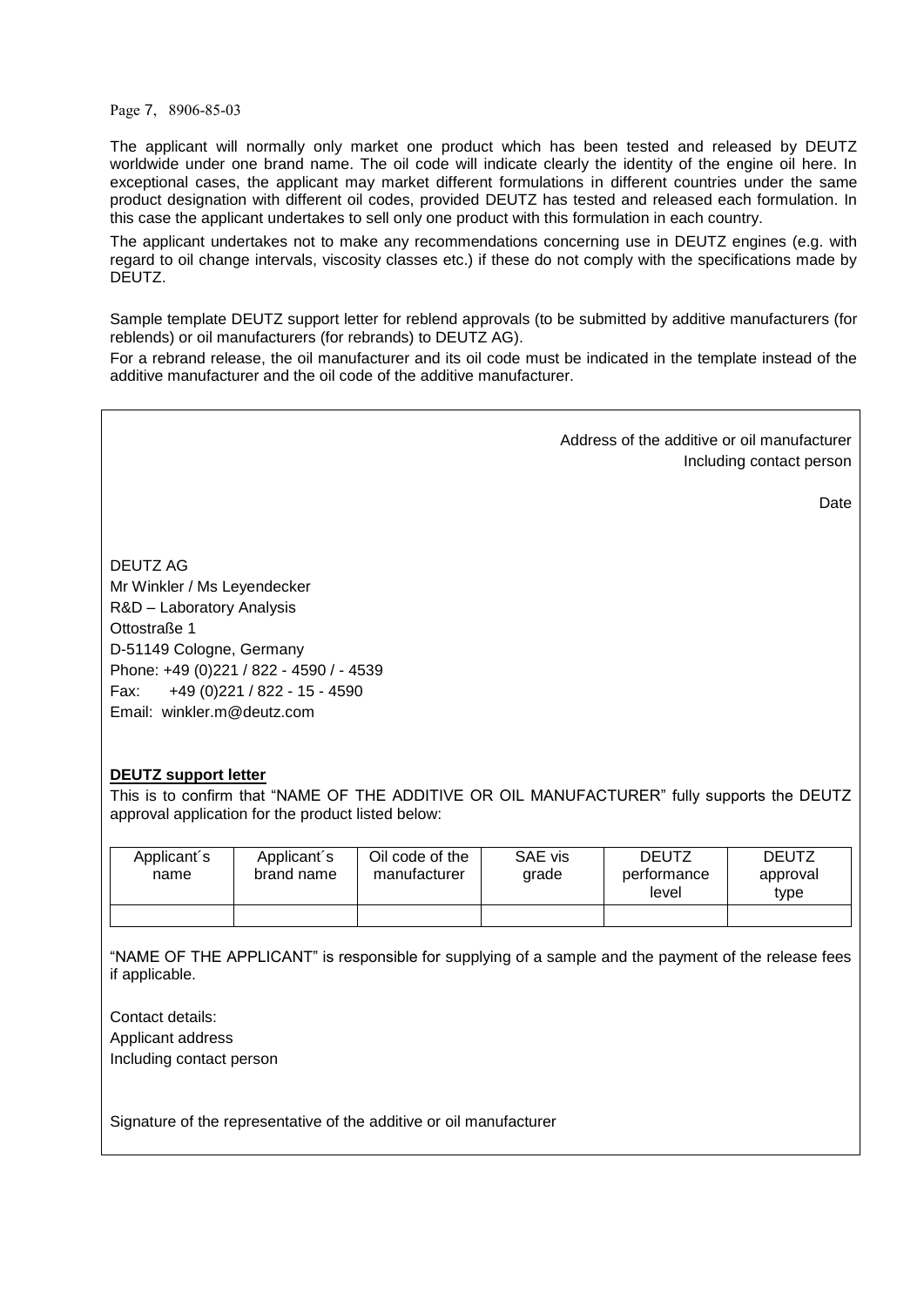#### Page 8, 8906-85-03

The application papers and the oil sample must be sent to the following address:

**DEUTZ AG Mr Winkler / Ms Leyendecker R&D – Laboratory Analysis Ottostr. 1 D-51149 Cologne, Germany**

The forms with manufacturers details, test reports, safety data sheets and IR spectrum are to be submitted electronically, if possible, as **one combined** PDF file to

#### **lubricants.de@deutz.com**

DEUTZ AG is obliged to use all the data provided by the applicant exclusively for their own purposes and for assessment of the release application and to treat the data confidentially.

A release is valid for 3 years after it has been issued in writing by DEUTZ and becomes invalid automatically at the end of this period. The right to use the DQC trademark always expires when the validity expires. The applicant is advised to submit a renewal application in good time.

If the original or package release of an oil formulation according to DQC classes DQC III-18, DQC IV-18, DQC III-18 LA or DQC IV-18 LA expires, all reblend and rebrand releases based on this oil formulation also expire automatically at this time. Here, the additive or oil manufacturer is obliged to inform its customers about the status of the DQC oil release.

The applicant undertakes to inform DEUTZ in writing of any change of the composition of the oil at least 3 months in advance. If any engine damage is caused by a change in the quality of the lubricating oil and the applicant has not advised DEUTZ in advance in writing of such a change by the above-mentioned deadline, the applicant undertakes to compensate DEUTZ for any damage and to release the company from any claims by third parties.

DEUTZ reserves the right to withdraw a release at any time if there are important reasons. Important reasons in this sense are especially (but not only):

- Any change in the quality of the lubricating oil or to the composition (base oil or additives) of the engine oil to which the release applies,
- Insolvency or imminent insolvency of the lubricating oil supplier,
- Improper use of the DEUTZ DQC trade mark.

Should the composition of an oil be changed, the release process for the changed oil will be the same as for a first or reblend release.

### <span id="page-7-0"></span>**3.2 Package and original release of oils**

Package releases in the sense of this Company Standard refer to additive packages from additive manufacturers, which are used for the manufacture of different viscosity classes and different oils, whereby the additives for this are often modified slightly. Modifications both to the basic oils and the additives are only permissible insofar as they are described according to Base Oil Interchange (BOI), Viscosity Grade Read Across (VGRA) and Minor Modification Rules in the ATIEL/ATC Code of Practice as well as in API 1509 and in the ACC Code of Practice. The described modifications apply both with regard to the transferability of the package release to oils, for which the oil manufacturer refers to the package release of the additive manufacturer, and with regard to the validity of engine test results in slightly varied oil compositions. Original releases in the sense of this Company Standard refer to the original oils that are not for package release. For package and original releases, Appendix A, B or C must be completed.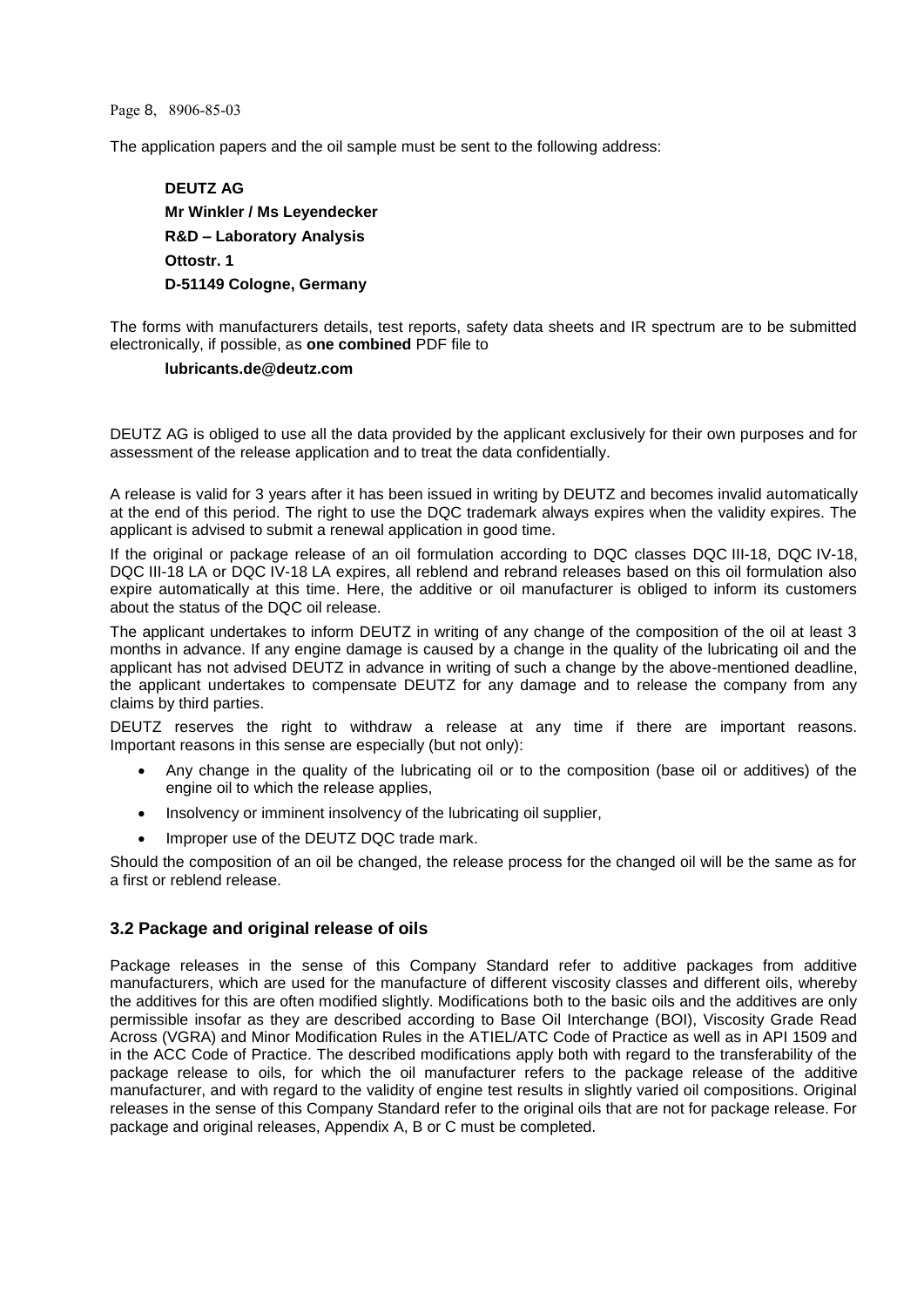# <span id="page-8-0"></span>**3.3 Release of reblended oils**

A reblended oil in the sense of this Company Standard refers to an oil already released by DEUTZ which has been made by another manufacturer according to the same recipe (base oil and additives). For reblended oil releases, Appendix D must be completed.

# <span id="page-8-1"></span>**3.4 Release of rebranded oils**

For the purposes of this Company Standard, a rebranded oil is one which DEUTZ has released and which is to be resold by the original manufacturer and released under a different brand name. For the release of a rebranded oil according to DQC III-18, DQC IV-18, DQC III-18 LA or DQC IV-18 an application in accordance with Annex E must be submitted. Additionally, a confirmation of the original oil manufacturer must be submitted, which confirms that the oil being submitted is an oil already approved by DEUTZ AG and that the original or reblended lubricating oil manufacturer has no objections to the rebrand approval being obtained by the rebrand recipient (see example on page 7).

# <span id="page-8-2"></span>**3.5 Alteration/extension applications**

DEUTZ AG must be informed immediately of any changes to the recipes or names of released oils and these are to be notified via an amendment notification.

An extension application can be submitted following expiry of the release period for trade packages, reblended, rebranded and original released oils. A written application is required along with the name, oil code, DQC class, viscosity class, sales region and information on any amendments.

If an extension application is not submitted by the oil supplier by the release expiry date, the release will expire automatically in the month following. Subsequently submitted release applications are treated as original or commercial product applications. Reblend and rebrand releases are not possible for such deleted original or commercial product releases.

### <span id="page-8-3"></span>**3.6 Release information**

The release for lubricating oils according to DEUTZ DQC is in the form of a written release declaration given to the lubricating oil manufacturer. The lubricating oil brand name in data sheets, publications and oil containers must exactly match the name of the lubricating oil and the DEUTZ lubricating oil quality class in the release declaration.

A list of the currently released lubricating oils is published on the Internet under

#### *www.deutz.com - Service - Maintenance - Operating Liquids - Oils - Deutz Quality Class*

and updated usually on a monthly basis.

### <span id="page-8-4"></span>**3.7 Release fees**

A fee will be charged for testing and awarding the release as well as for the right to use the DEUTZ DQC mark. For a first application, a letterhead and all the necessary commercial information (such as address, contact person, billing address, bank details, VAT no.) is to be provided in order to grant a business partner code number. A sample template can be found in the document "DQC release fees".

<span id="page-8-5"></span>A written release will only be awarded by DEUTZ AG when the appropriate fee has been paid.